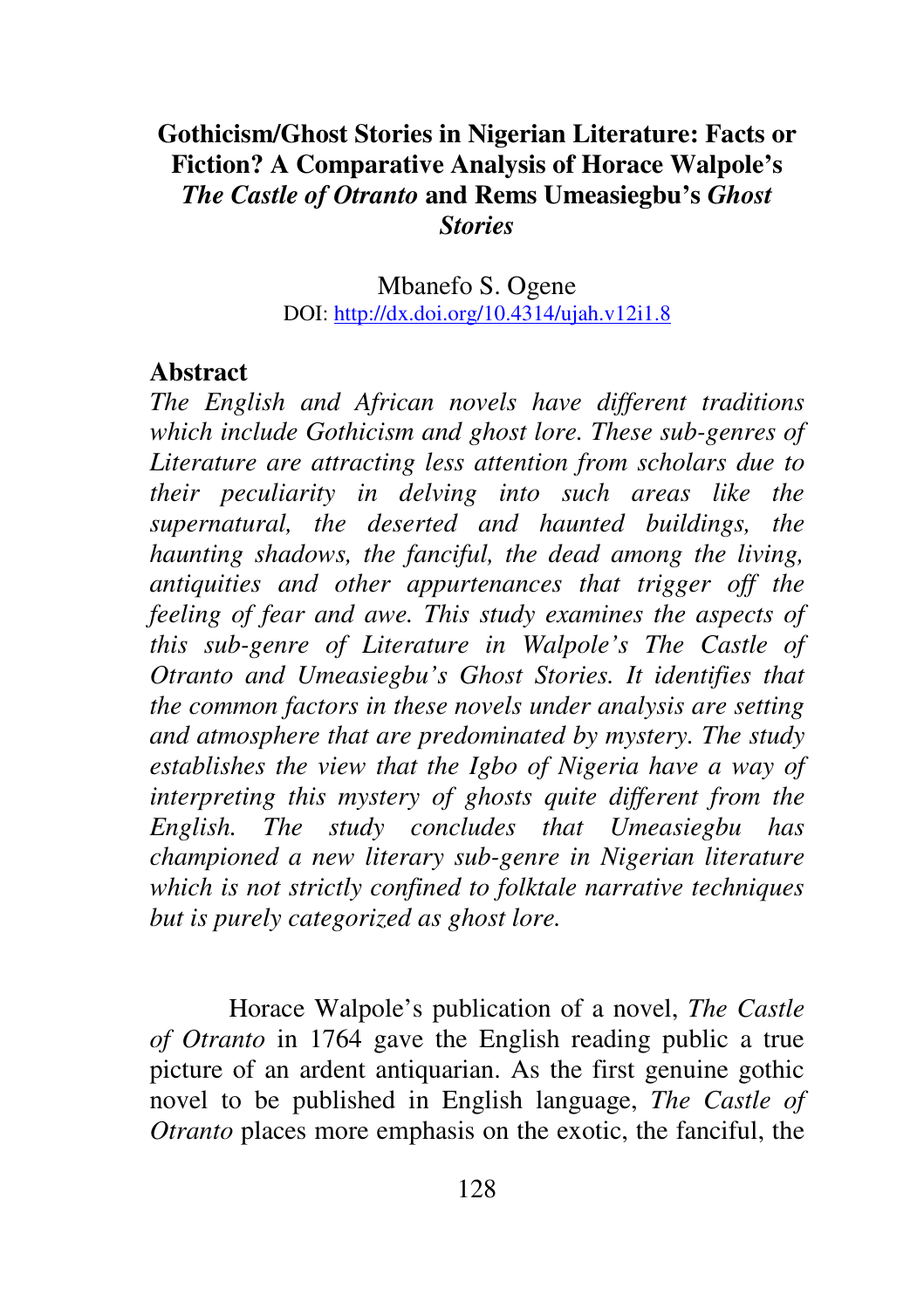supernatural, the antique and the wondrous especially as regards the aspect of realism by rationalism and by the factual. The novel is more of an innovation to the novel form as poetry was still very strong in England in the neo-classical movement, during the first half of the  $18<sup>th</sup>$  Century. In the words of Onochie:

> There are the same physical gothic attributes as in The Castle of Otranto: the solid grandeur of the ancient gothic castle with shadowy galleries, moonlit casements, gorgeous apartments and gloomy subterranean passages, people this castle with the usual middle-aged, brutish, arrogant and domineering feudal lord, along with nervous and talkative but faithful servants and the lovely, highly sensitive maiden, and the setting is as complete as it is unmistakably "gothic". (31)

In *The Castle of Otranto,* a gigantic hand in armour, a ghost ling figure, a vast helmet and a plume out of proportion with the real life dominates the event which deals with succession to a throne by a usurper by providence through the death of his only son called Conrad. In this tale, Walpole's aim was to present a gothic villain called Manfred and through the happenings, that is through the use of mystery and the supernatural agency in general, to stir in the reader the feelings of doubt, terror and wonder.

Umeasiegbu in 2006 equally published a collection of sixty short stories under the title of *Ghost stories***.** The work is a compendium of sixty stories of the supernatural, the unbelievable, the mysterious and the fantasy from Nigeria. In the words of Umeasiegbu, his work goes under the umbrella of a neglected type of literature sub-genre well neglected in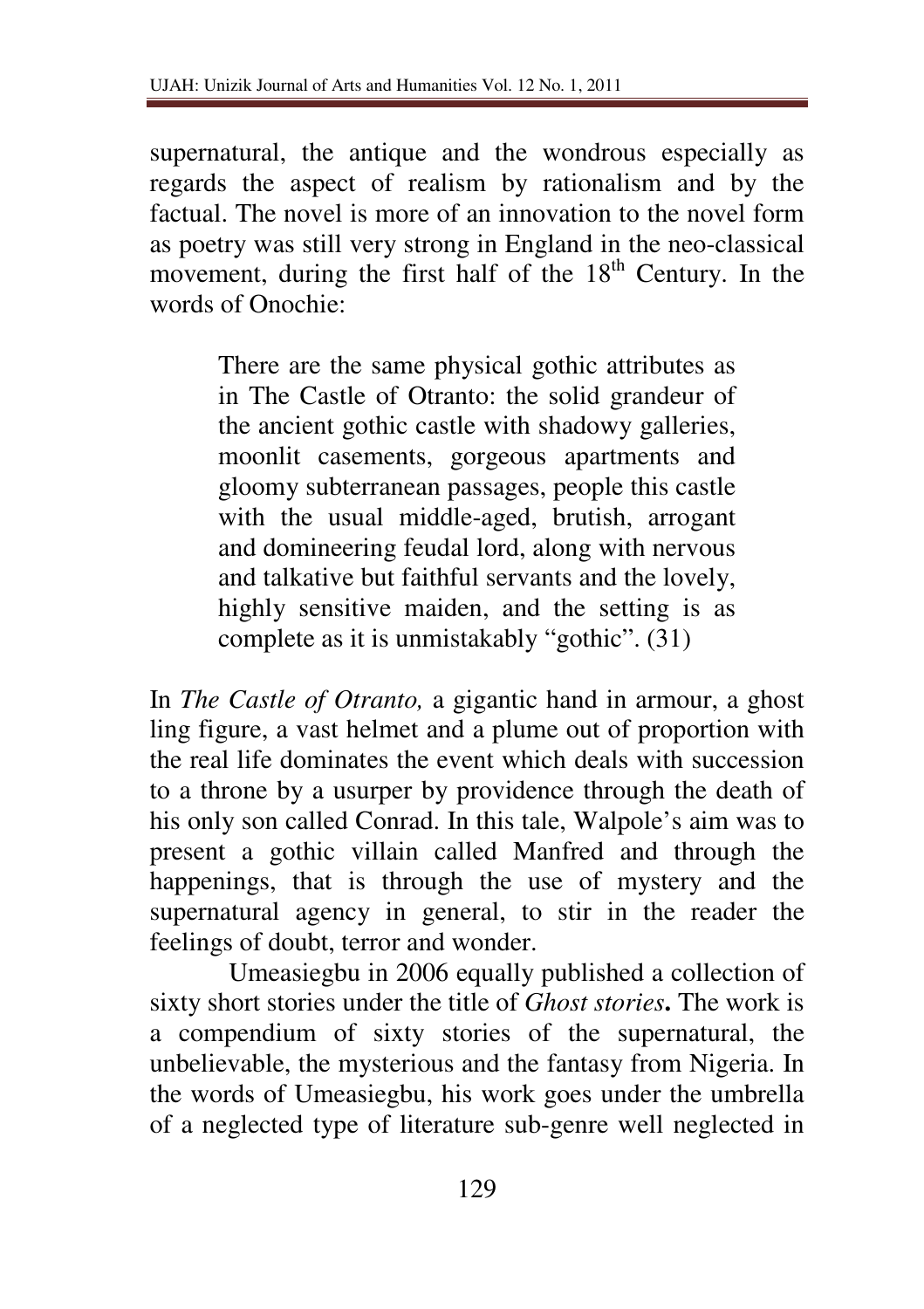his fledgling country, Nigeria. This type of short gothic fiction is termed the ghost lore. Umeasiegbu states that:

> Ghost lore is a neglected sub-type of literature – oral or written – in Nigeria. Just as many people here do not want to talk about death and dying, many others do not wish to have anything, real or imagined, to do with the dead. The result is that stories about dead people or stories involving dead characters are unpopular. (5)

## **What Really are the Ghostlores?**

Are they to be subjected to the anthropological, psychological, sociological or scientific analysis? Research has however shown that there are both the unwritten (folkloric) ghostlores and the written (literary) ghostlores. Although both categories can be classified under the oral literature, the "literary ghost stories are stories written by creative artists who have intentionally used ghosts in their accounts" (Umeasiegbu 5).

The difference in the area of plots of fully developed novels and short stories notwithstanding, nor the characterization and sometimes narrative techniques and setting, one common feature of both genres of literature, is that they both deal with characters (living or dead). For Umeasiegbu:

> Ghosts are supposedly the "disembodied spirits of dead persons". In the (ghostlore) stories, the living and the dead interact; sometimes they live together under one roof….Whenever there is a ghost, the temperature of the place drops dramatically or the spectators develop goose flesh. Close associations with ghosts and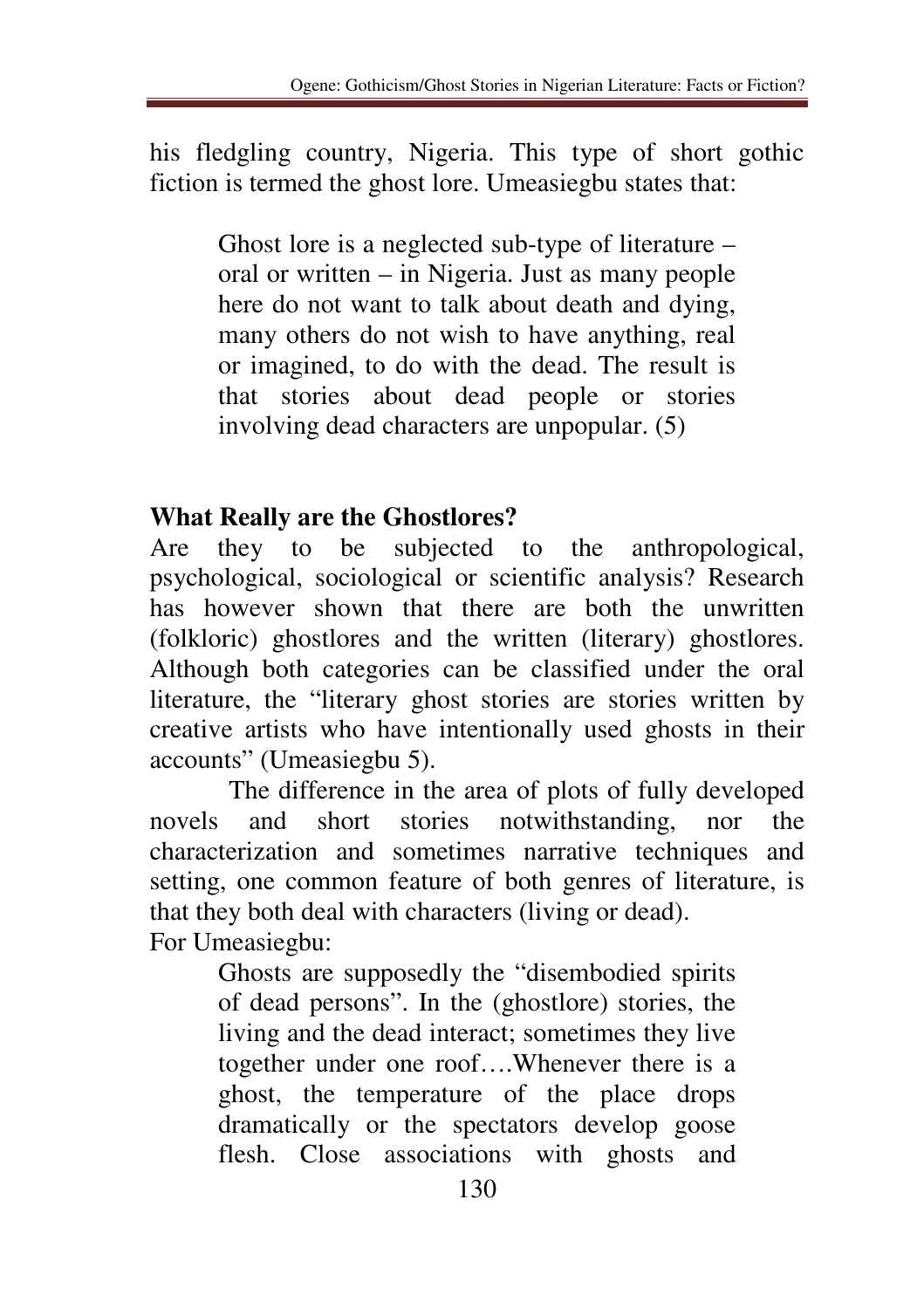intimate relationships with them are not part of the experience (5).

From the foregoing, there seems to be a difference in the ghost stories and the gothic novel, with only one common feature, which is mystery.

### **Mystery in Walpole's:** *The Castle of Otranto* **and Umeasiegbu's** *Ghost Stories***.**

The word 'mystery' has various connotations, ranging from 'secret' to 'fiction'. For the purpose of this study, mystery will be approached from the point of *mystery story,* which according to *Encarta* stands for the:

> umbrella term for a type of fiction with several subgenres, such as the detective story, including the police procedural; and the romantic suspense, a derivative of the Gothic novel.

The *Encarta Encyclopedia* further states that, "another type of mystery story is based on events that have never been fully explained."

The Gothic novel is described as a type of romantic fiction that predominated in English literature in the last third of the  $18<sup>th</sup>$  Century and the first two decades of the  $19<sup>th</sup>$ Century, the setting for which was usually a ruined Gothic castle or abbey. The Gothic novel, or Gothic romance, emphasized mystery and horror and was filled with ghost – haunted rooms, underground passages, and secret stairways. Apart from Horace Walpole, who championed this tradition, other gothic novelists and novels include Clara Reeve's *The Champion of Virtue* (1777); Ann Radcliffe's *The Mysteries of Udolpho* (1794); Mathew Gregory Lewis's *Ambrosio,* or *the Monk* (1796); Charles Robert Maturin's *The Fatal Revenge*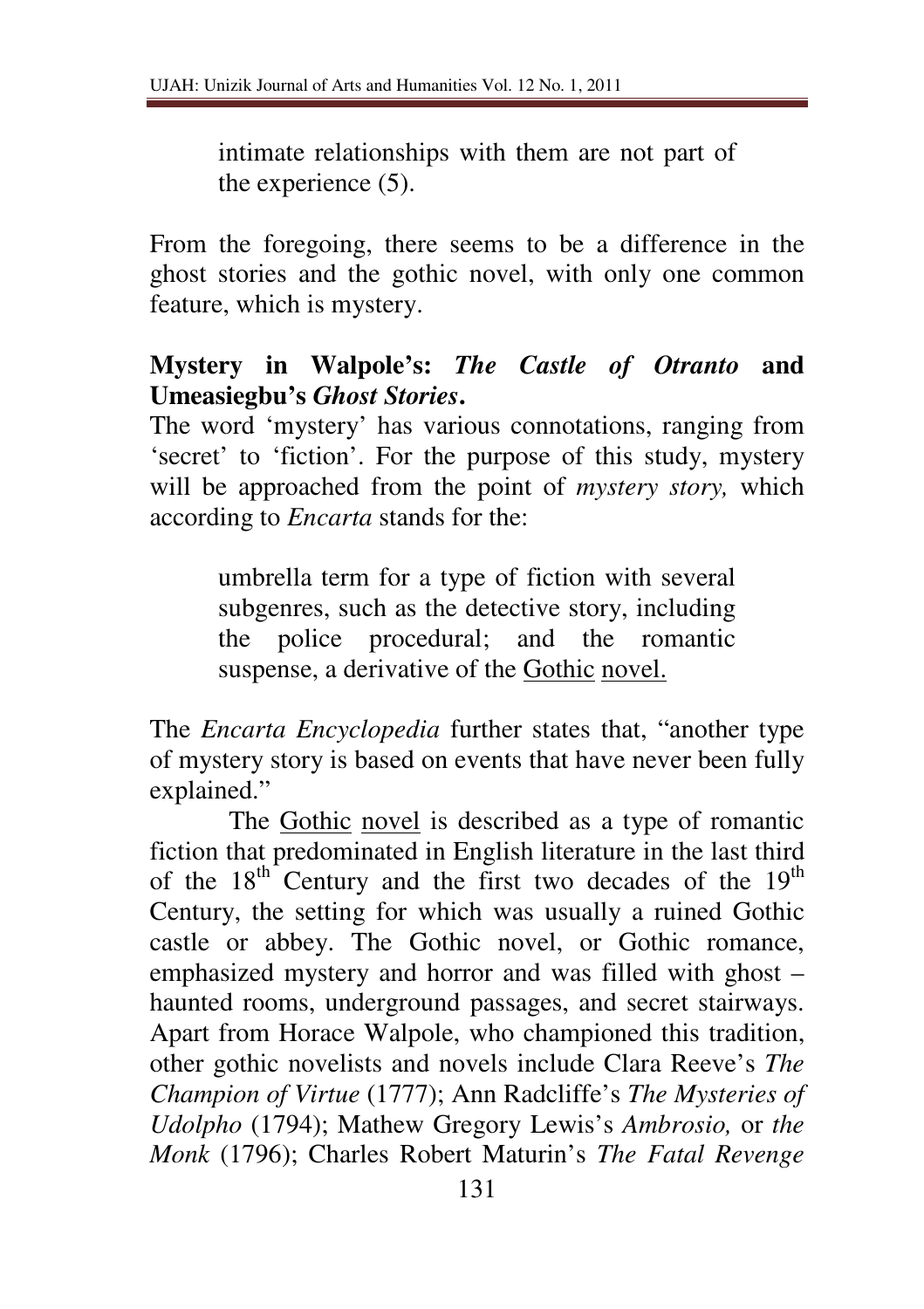(1807); and Mary Wollstonecraft Shelley's *Frankenstein*  (1818).

While the definition of mystery aptly clears the ground for approaches to Walpole's *The Castle of Otranto***,** Umeasiegbu's *The Ghost Stories***'** type of mystery suited the measuring of "something of which the cause or origin is hidden or impossible to understand." (Hornby 559)

The Ghost stories as tales told by persons distant in place and time can generate lots of curiosity and fantasy. These tales sometime come as rumour either from the peddlers or from the media houses, especially the print media. Many Ghost stories have lasted for ages in different communities as fairy tales or fables, which are later modernized to be accepted by the listening public, before they were published.

The core mysteries in Horace Walpole's *The Castle of Otranto* have to do with the sudden falling of a vast helmet decorated with black sable plumes from the skies upon the little Prince Conrad, in the court as he prepares to go for his wedding ceremony with Isabella in the early parts of the novel. On sending one of his attendants to summon Conrad who had been missing at the Chapel of the castle on his birthday, when he was arranged to wed Isabella, daughter of Frederic, Manfred was surprised at the sudden sight of the remains of his son:

> The first thing that struck Manfred's eyes was a group of his servants endeavoring to raise something that appeared to him a mountain of sable plumes. He gazed without believing his sight. What are you doing? Cried Manfred, wrathfully: Where is my Son? A volley of voices replied, Oh, my Lord! The helmet! Shocked with these lamentable sounds, and dreading he knew not what, he advanced hastily.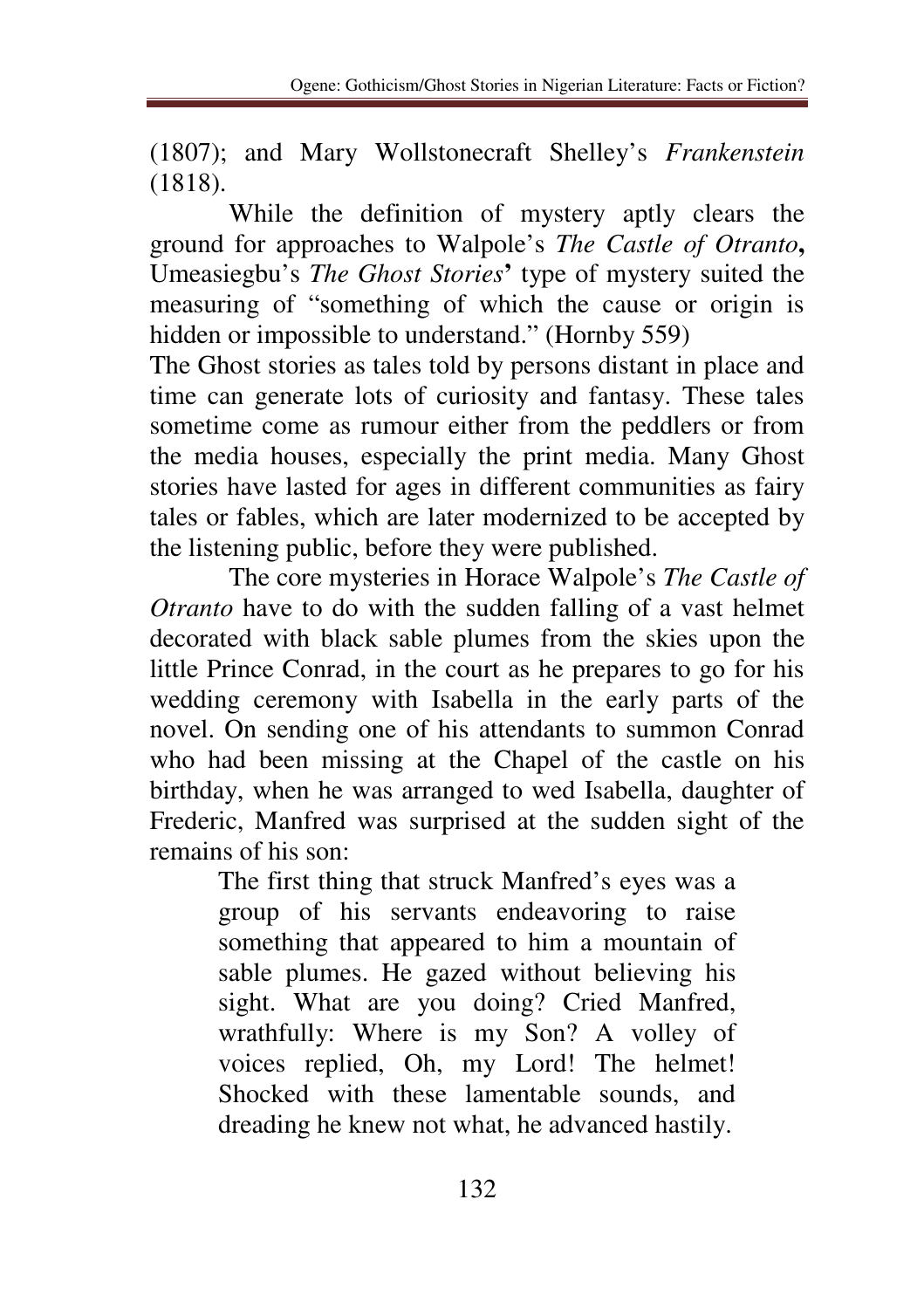But what a sight for a father's eyes! – He beheld his child dashed to pieces, and almost buried under an enormous helmet, an hundred times more large than any casque ever made for human being, and shaded with a proportionable quantity of black feathers. $(16 - 17)$ 

The mysterious death of Conrad at the moment of his supposed wedding raised a number of suspicions and questions. Who really killed the young Prince? Is it the curse on the castle of Otranto that: "the Castle and lordship of Otranto should pass from the present family, whenever the real owner should be grown too large to inhabit it" or is it the handwork of Manfred on his disabled son, so as to inherit Isabella and procreate successors to the throne? Manfred's nonchalant attitude over the death of his son and his first statement of "Take care of the lady Isabella" (17) gives room for this suspicion. Again the young peasant's observation that the miraculous helmet was exactly like that on the figure in black marble of Alfonso the Good, one of their former Princes, in the Church of St. Nicholas gives way for strong tint that the peasant murdered or knows who murdered the young Prince Conrad. Another pertinent question is where the controversial helmet originated from and who brought it to the castle of Otranto? Other shocking mysteries in the novel have to do with the utterance of a deep sigh and heave of breast by the portrait of Manfred's grandfather hanging on a wall in Otranto, as sighs of disgust over Manfred's concerted efforts to consummate marriage with his late son's betrothed Isabella, after he had divorced his wife, Princess Hippolita who gave birth to Prince Conrad. The picture later moves, leaves its panel and descends on the floor with a grave and melancholy air. Manfred was beckoned to a room by the picture before it disappeared.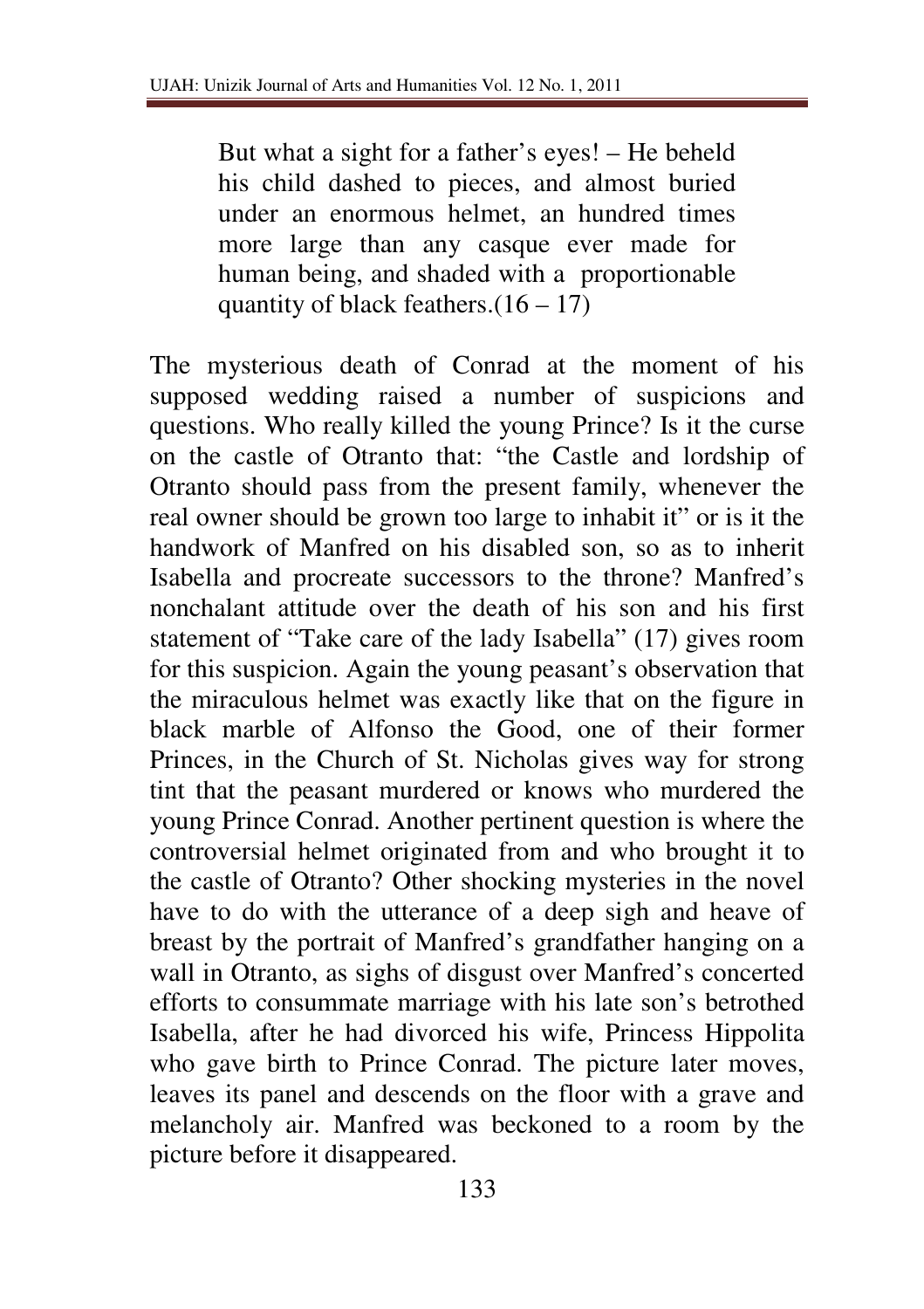The later introduction of the rattling armour and a gigantic leg in a chamber in the gallery makes Walpole's novel a big *jigsaw puzzle* and indeed very frightening to the reader. Was the giant who the servant Diego told his colleague Jaquez that he was lying down real or imagined in the novel?

 When Lord Frederic and some Knights were approaching the Castle of Otranto for the possession of the castle, "the sable plumes on the enchanted helmet got tempestuously agitated and nodded three times" (62). Again the three drops of blood that fell from Alfonso the Good's status is an indication that the proposed marriage between Frederic and Mathilda, Manfred's daughter is not in harmony, that the blood of Alfonso will never mix with that of Manfred. The rattling hand in armour which Bianca saw at the uppermost banister of the great stairs, the skeleton wrapped in a hermit's cowl and the eventual disclosure of the peasant 'Theodore' as Friar Jereome's long missing son of the house of Falconara in Sicily – descendant of Alfonso the good, alongside others are all elements of mystery and hallmark of the gothic novel that distinguished, Walpole's *The Castle of Otranto.*

Umesiegbu's *Ghost Stories* is uniquely designed to convince the reader of the reality of the existence of ghosts in Nigerian societies. Extending to all parts of the Eastern, Western, Northern, Southern and Middle belts of Nigeria, the stories embrace different segments of classes of people in the society. The first short story in the collection is about "the Ghost Law student". The narrator narrates the tale in a third person omniscient point of view. With its one page story narrative, the first story tells of a character Obby who was a law student in a Nigerian University. An Igala by ethnic tribe but answering Igbo name, Obby's character was queer and so she stays alone in her room. The visit of a woman who came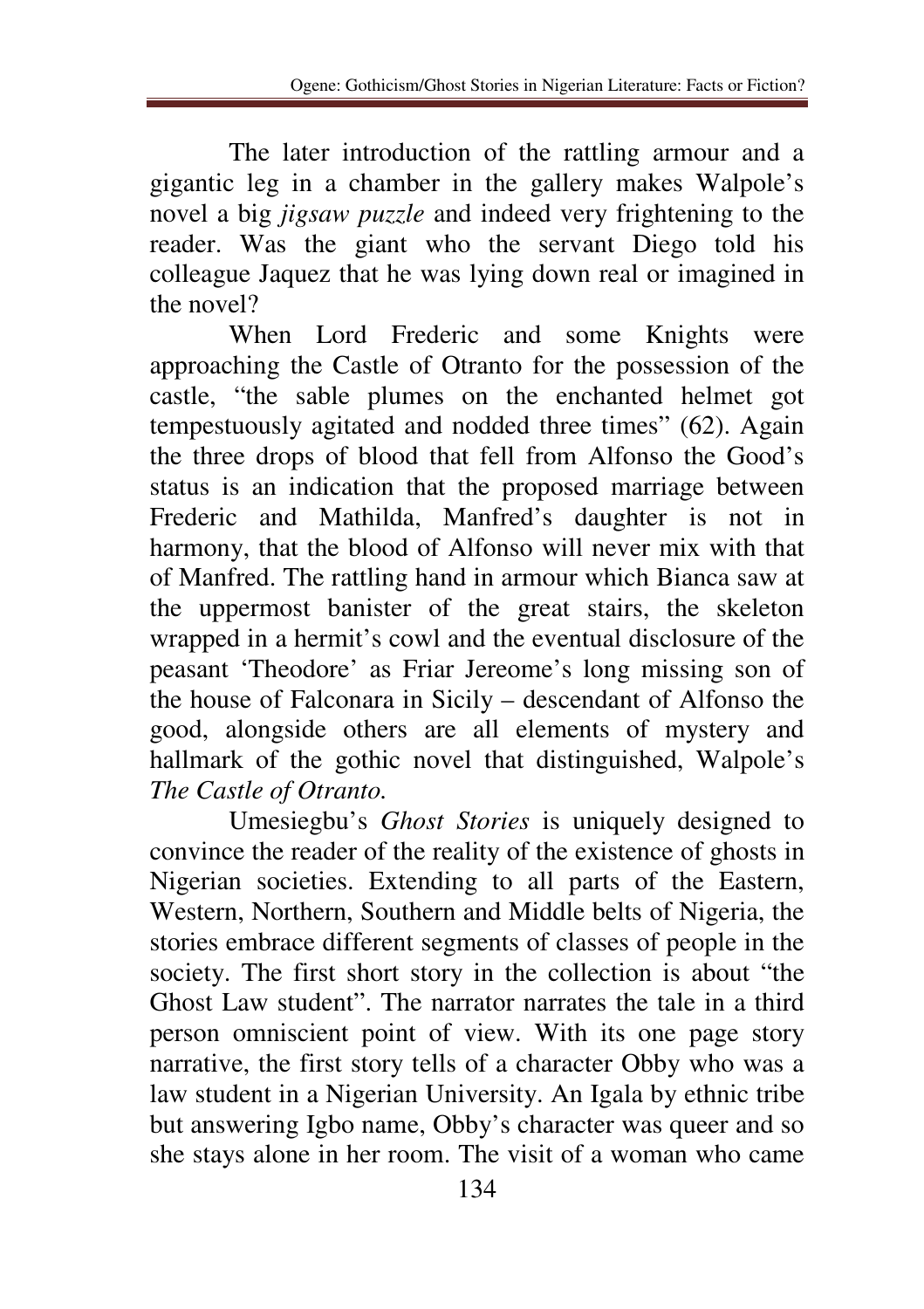to the university where Obby studied to look for her niece, eventually took the woman by accident to room 205 where she accidentally met Obby, the daughter of her friend in Lagos, who died about eight years ago after taking her Joint Admissions and Matriculations Examinations Board (JAMB) and falling ill. Through the woman who said she came to visit her sister's daughter, the panic stricken students learnt that Obby was interested in reading law before death took her away.

Further affirmation by a student who had earlier discovered that Obby was a strange being, while using her mirror, made all the students to vacate the floor of the hostel where the ghost student lived. The daring students however returned to the floor after one semester had passed, but nobody ever returned to the room where the ghost girl lived. The woman was taken for treatment and discharged in a hospital.

As a short story, the motif in the story above may be a warning against queer character, especially those exhibited by some girls and equally being careful of befriending strangers who one does not know their background.

Other three succeeding stories have to do with the medical profession and the experiences of the practitioner; the topics include "The Dead Man Who came to Show Himself to Friends", "The Ghost that Emerged from the Ground", and "The Ghost by the Mortuary".

Ranging from secondary school students paranoid experience of the ghosts to the motorcycle riders', the bus drivers, petty traders, villagers, lorry drivers, groundnut sellers, students at different levels of tertiary institutions, nurses, lovers, civil servants, the palm wine tapers, widows, job applicants, fornicators, landlords, house helps, international marriage partners, children, vulcanizers, deserted houses that are haunted, dead spouses, barbers, to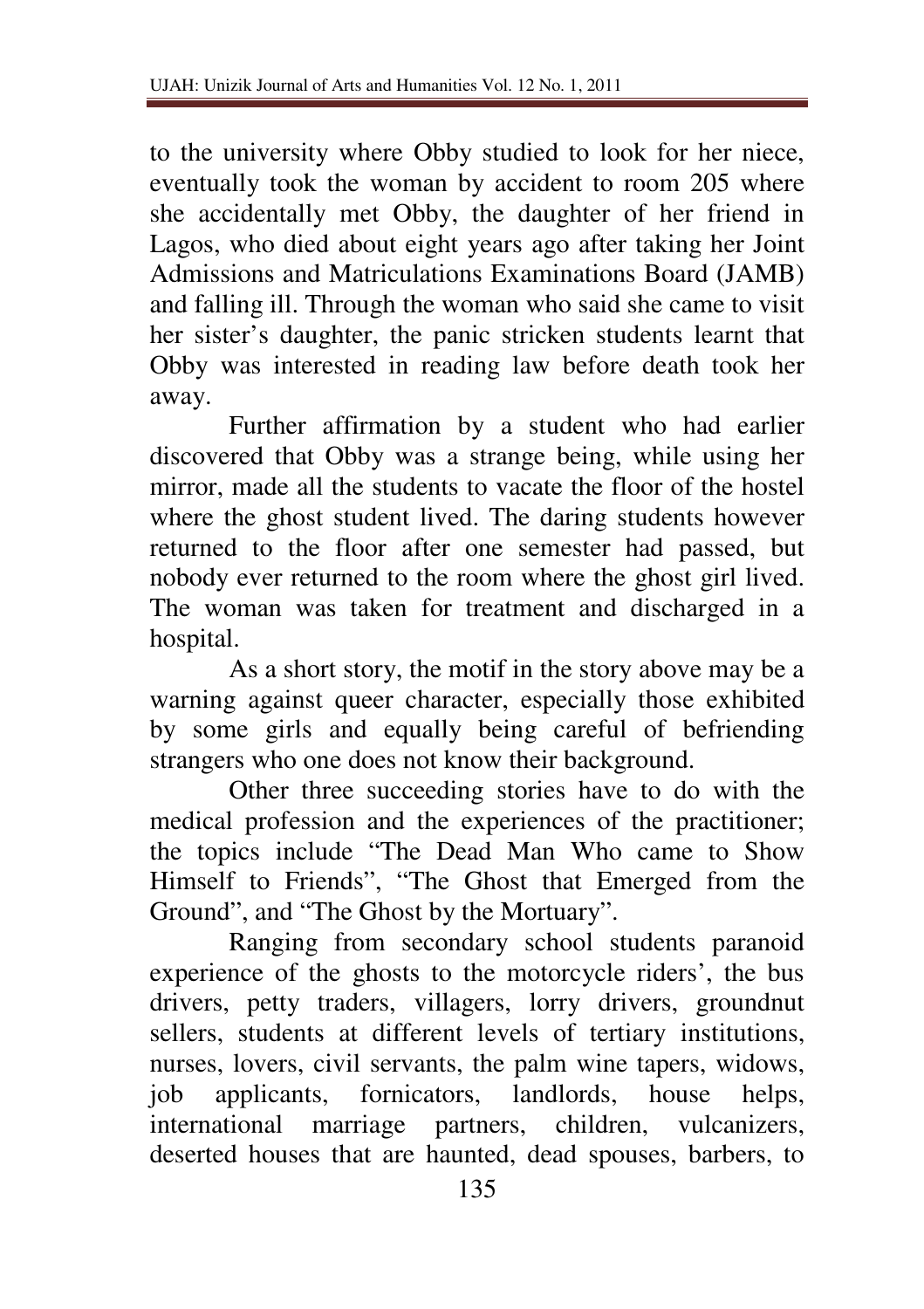the transmigration of animals like python into human being (especially ladies), the *Ghost Stories* is suggestive that there are some elements of mystery resulting from the supernatural world of existence.

An analysis of Walpole's *The Castle of Otranto* and Umeasiegbu's *Ghost Stories* therefore show that while Walpole tells one complete story that occupies a reasonable length and time, Umeasiegbu's work is a collection of short stories (folktales) told by different persons on different topics and in different occasions.

While Walpole's novel is more of an imaginative work of arts, Umeasiegbu's work has more to do with people's belief system and way of life. Anything to the contrary will nullify the concept of Umeasiegbu's collected data (folklore). While Umeasiegbu's stories are communally owned and could form an ethnographic study of the Nigerian people, Walpole's novel is an individual creation, answering to a fashion in a period in history of the English people.

While there are different motifs in Umeasiegbu's *Ghost stories***,** Walpole's *The Castle of Otranto* has a mechanical plot and perhaps a primitive characterization very usual of the antiquarians.

In the overall analysis, Walpole belongs to a different culture where people's belief in the mysteries is more or less full of gothic appurtenances, while Umeasiegbu belongs to a different culture where people's belief in mystery is rooted in religion, ancestors, spirits or ghosts, transmigration and reincarnation.

# **Conclusion**

There is a clear-cut distinction between Gothicism and ghost stories. Some gothic novels can sometimes include ghosts as much as some ghost stories can equally include the gothic appurtenances. It is however the discovery of this study that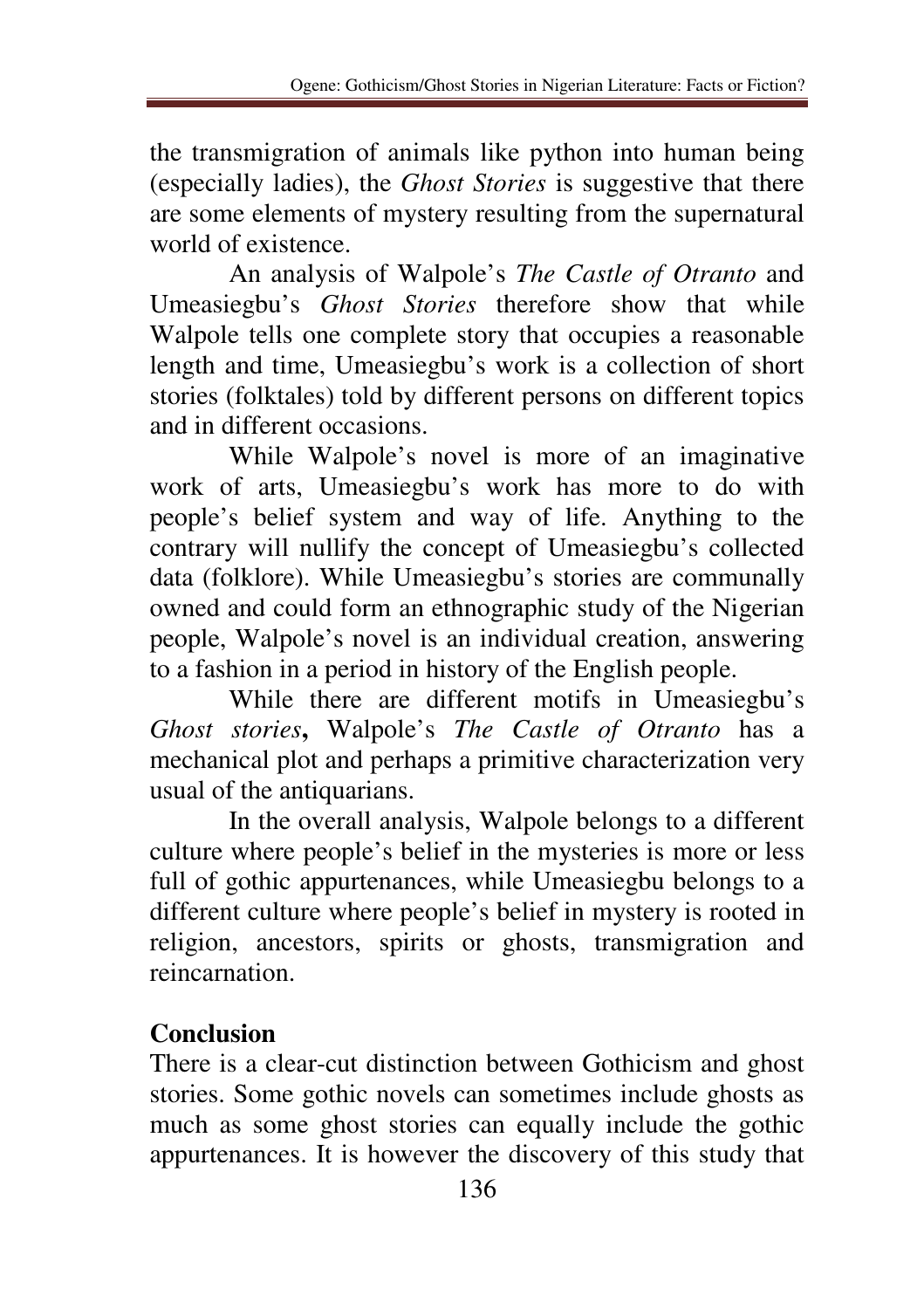the common factors that distinguish the gothic novel with the ghost story are the mystery and the supernatural. Both of these factors commonly run through Walpole's *The Castle of Otranto* and Umeasiegbu's *Ghost Stories*. Umeasiegbu has therefore championed a new literary sub-genre in Nigerian literature which is not strictly confined to folktale narrative techniques, but is purely categorized as ghost lore.